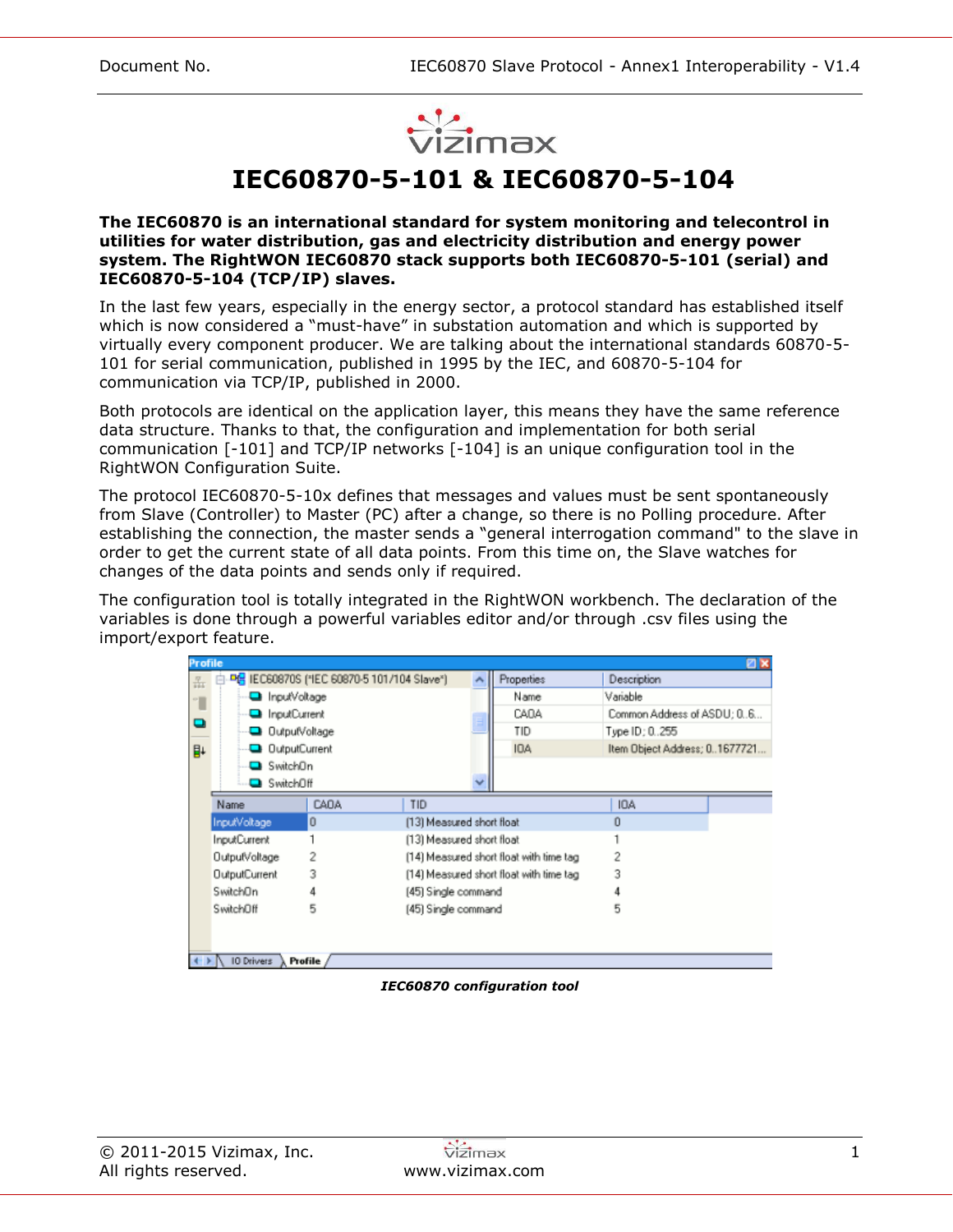

This companion standard presents sets of parameters and alternatives from which subsets must be selected to implement particular telecontrol systems. Certain parameter values, such as the choice of 'structured' or 'unstructured' fields of the information object address of ASDUs represent mutually exclusive alternatives. This means that only one value of the defined parameters is admitted per system. Other parameters, such as the listed set of different process information in command and in monitor direction allow the specification of the complete set or subsets, as appropriate for given applications. This clause summarizes the parameters of the previous clauses to facilitate a suitable selection for a specific application. If a system is composed of equipment stemming from different manufacturers, it is necessary that all partners agree on the selected parameters.

The interoperability list is defined as in IEC60870-5-101 and extended with parameters used in this standard. The text descriptions of parameters which are not applicable to this companion standard are strike-through (corresponding check box is marked black).

**NOTE:** In addition, the full specification of a system may require individual selection of certain parameters for certain parts of the system, such as the individual selection of scaling factors for individually addressable measured values.

The selected parameters should be marked in the white boxes as follows:

- [ ] Function or ASDU is not used
- [X] Function or ASDU is used as standardized (default)
- [R] Function or ASDU is used in reverse mode
- [B] Function or ASDU is used in standard and reverse mode

The possible selection (blank, X, R, or B) is specified for each specific clause or parameter. A black check box indicates that the option cannot be selected in this companion standard.

## **2.1. System or device**

(System-specific parameter, indicate definition of a system or a device by marking one of the following with 'X')

[ ] System definition

[ ] Controlling station definition (Master)

[X] Controlled station definition (Slave)

## **2.2. Network Configuration: 101 only**

(network-specific parameter, all configurations that are used are to be marked 'X')

| $\vert \vert$ $\vert$ $\times$ $\vert$ Point-to-point | [X ] Multipoint     |
|-------------------------------------------------------|---------------------|
| $\vert \int X \vert$ Multiple point to point          | [ ] Multipoint-star |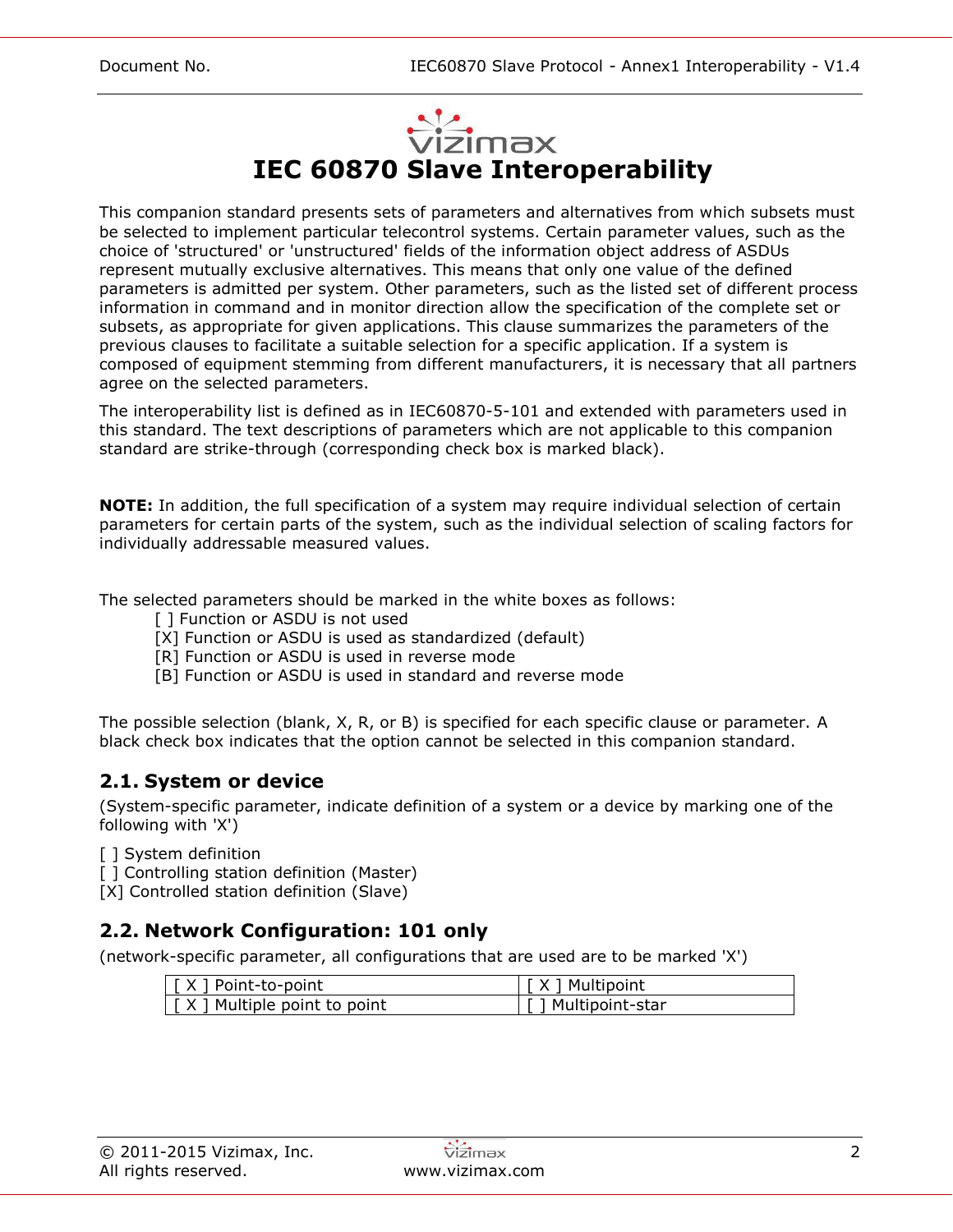# **2.3. Physical Layer: 101 only**

(network-specific parameter, all interfaces and data rates that are used are to be marked 'X')

## **2.3.1. Transmission speed (control direction)**

| <b>Unbalanced interchange</b><br><b>Circuit V.24/V.28</b>                                                                        | <b>Unbalanced interchange</b><br><b>Circuit V.24/V.28</b>                                                                                                                      | <b>Balanced interchange</b><br><b>Circuit X.24/X.27</b>                                                                                                               |  |
|----------------------------------------------------------------------------------------------------------------------------------|--------------------------------------------------------------------------------------------------------------------------------------------------------------------------------|-----------------------------------------------------------------------------------------------------------------------------------------------------------------------|--|
| <b>Standard</b>                                                                                                                  | Recommended if >1 200 bit/s                                                                                                                                                    |                                                                                                                                                                       |  |
| $\lceil$ 100 bit/s<br>$\lceil$ 1 200 bit/s<br>$\lceil$ X ] 300 bit/s<br>$\lceil$ X $\rceil$ 600 bit/s<br>$\lceil$ X ] 1200 bit/s | [X ] 2400 bit/s<br>[ X ] 4800 bit/s<br>[ X ] 9600 bit/s<br>[X ] 19200 bit/s<br>[ X ] 38400 bit/s<br>$[X]$ 56000 bit/s<br>[ X ] 57600 bit/s<br>X   115200 bit/s<br>128000 bit/s | $\lceil$ 1 2400 bit/s<br>$\lceil$ 14800 bit/s<br>$\lceil$ 19600 bit/s<br>[ ] 19200 bit/s<br>$\lceil$ 1 38400 bit/s<br>$\lceil$ 1 56000 bit/s<br>$\lceil$ 164000 bit/s |  |
|                                                                                                                                  | 256000 bit/s                                                                                                                                                                   |                                                                                                                                                                       |  |

## **2.3.2. Transmission speed (monitor direction)**

| <b>Unbalanced interchange</b><br><b>Circuit V.24/V.28</b> | <b>Unbalanced interchange</b><br><b>Circuit V.24/V.28</b> | <b>Balanced interchange</b><br><b>Circuit X.24/X.27</b> |
|-----------------------------------------------------------|-----------------------------------------------------------|---------------------------------------------------------|
| <b>Standard</b>                                           | Recommended if >1 200 bit/s                               |                                                         |
| $\lceil$ 100 bit/s                                        | $\lceil$ X ] 2400 bit/s                                   | $\lceil$ 1 2400 bit/s                                   |
| $\lceil$ 1 200 bit/s                                      | $\lceil$ X ] 4800 bit/s                                   | $\lceil$ 14800 bit/s                                    |
| $\lceil$ X ] 300 bit/s                                    | $\lceil$ X ] 9600 bit/s                                   | [ ] 9600 bit/s                                          |
| $\lceil$ X $\rceil$ 600 bit/s                             | [X ] 19200 bit/s                                          | [ ] 19200 bit/s                                         |
| $\lceil$ X ] 1200 bit/s                                   | $[X]$ 38400 bit/s                                         | [ ] 38400 bit/s                                         |
|                                                           | $\lceil$ X ] 56000 bit/s                                  | $\lceil$ 1 56000 bit/s                                  |
|                                                           | $[X]$ 57600 bit/s                                         | $\lceil$ 164000 bit/s                                   |
|                                                           | [X ] 115200 bit/s                                         |                                                         |
|                                                           | 128000 bit/s                                              |                                                         |
|                                                           | 256000 bit/s                                              |                                                         |

## **2.4. Link layer: 101 only**

(Network-specific parameter, all options that are used are to be marked 'X'. Specify the maximum frame length. If a non-standard assignment of class 2 messages is implemented for unbalanced transmission, indicate the Type ID and COT of all messages assigned to class 2.)

Frame format FT 1.2, single character 1 and the fixed time out interval are used exclusively in this companion standard.

| <b>Link transmission</b>              | <b>Frame length [octets]</b> | <b>Address field of the link</b> |
|---------------------------------------|------------------------------|----------------------------------|
| [] Balanced transmission              | [255] Maximum length L       | [ ] not present                  |
|                                       | (both directions)*           | (balanced transmission only)     |
| $\vert$ [ X ] Unbalanced transmission |                              | [X ] One octet                   |
|                                       |                              | [X ] Two octets                  |
|                                       |                              | [X ] Structured                  |
|                                       |                              | X ] Unstructured                 |

\*may be reduced by the system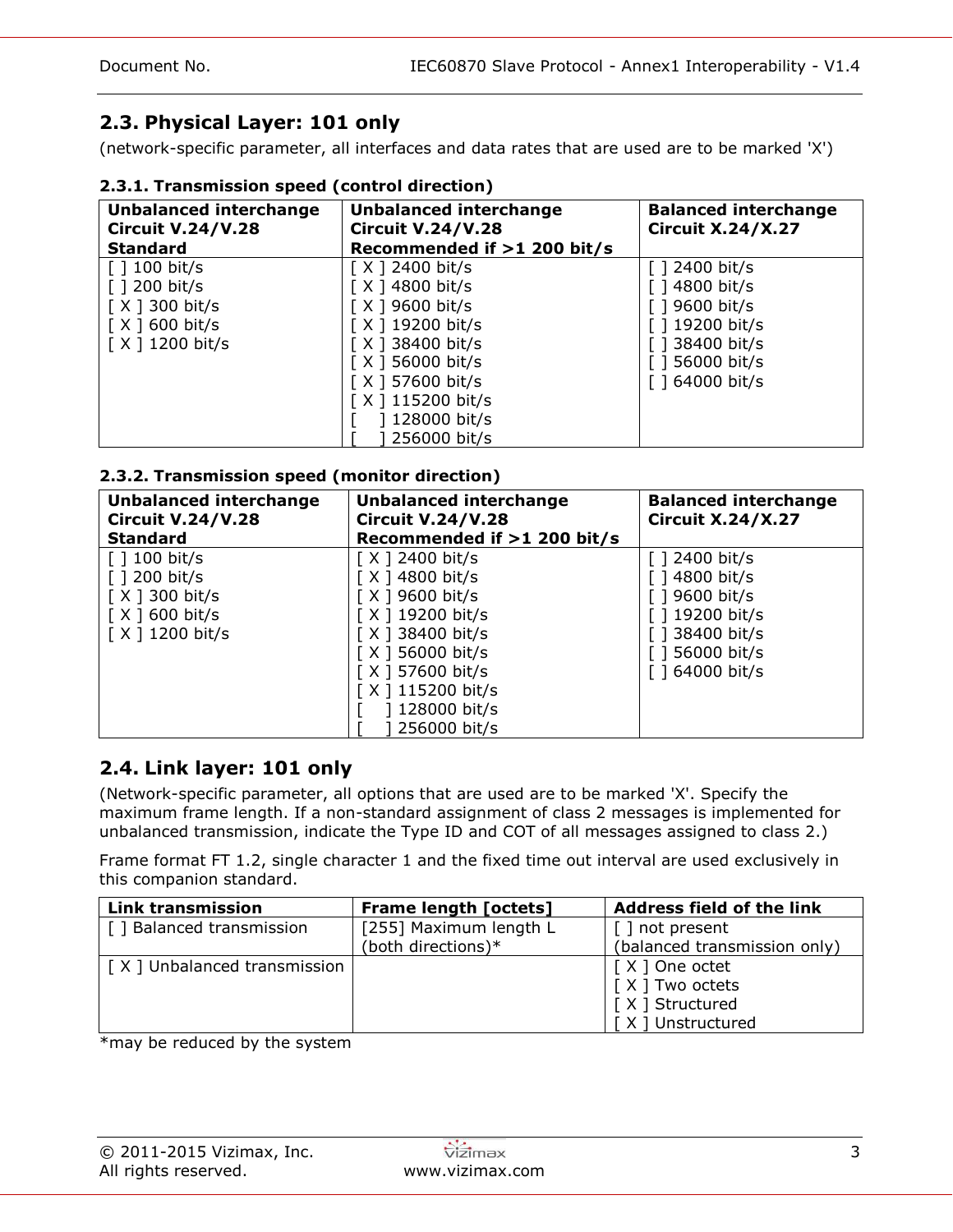When using an unbalanced link layer, the following ASDU types are returned in class 2 messages (low priority) with the indicated causes of transmission:

[] The standard assignment of ASDUs to class 2 messages is used as follows:

| <b>Type identification</b> | <b>Cause of transmission</b> |
|----------------------------|------------------------------|
| 9. 11. 13. 21              |                              |

[X] A special assignment of ASDUs to class 2 messages is used as follows:

| Type identification | <b>Cause of transmission</b>       |
|---------------------|------------------------------------|
| 120 - 126           | All (as specified in the standard) |

**Note**: In response to a class 2 poll, a controlled station may respond with class 1 data when there is no class 2 data available.

## **2.5. Application Layer**

## **2.5.1. Transmission mode for application data**

Mode 1 (Least significant octet first), as defined in 4.10 of IEC60870-5-4, is used exclusively in this companion standard.

## **2.5.2. Common address of ASDU**

(System-specific parameter, all configurations that are used are to be marked 'X')

| <b>ASDU Adress</b>        |           |
|---------------------------|-----------|
| Jne octet<br>$\checkmark$ | 'wo octet |

## **2.5.3. Information object address**

(System-specific parameter, all configurations that are used are to be marked 'X')

| <b>ASDU Adress</b>                                          |                   |
|-------------------------------------------------------------|-------------------|
| I I X 1 One octet                                           | [X ] Structured   |
| $\vert$ $\vert$ $\vert$ $\times$ $\vert$ $\vert$ Two octets | [X ] Unstructured |
| $\lceil$ $\lceil$ $\times$ $\rceil$ Tree octets             |                   |

### **2.5.4. Cause of transmission**

(system-specific parameter, all configurations that are used are to be marked 'X')

| Cause of transmission |                                                   |
|-----------------------|---------------------------------------------------|
| [ X ] One octet       | $\vert$ [ X ] Two octet (with originator address) |
|                       | Originator address is set to zero if not used.    |

## **2.5.5. Length of APDU: 104 only**

(system-specific parameter, specify the maximum length of the APDU per system) The maximum length of APDU for both directions is 253. The maximum length may be reduced by the system.

[253] Maximum length of APDU per system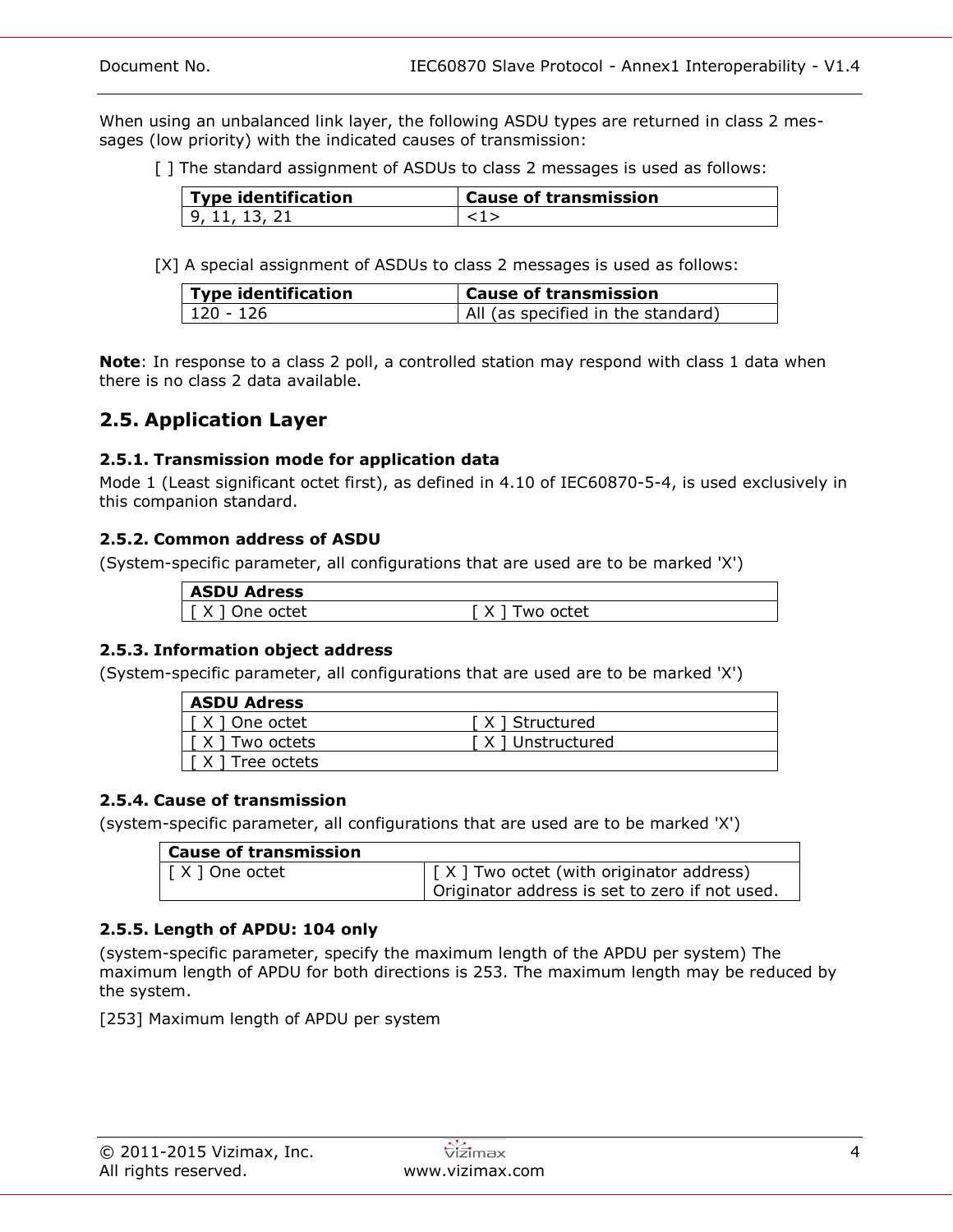## **2.5.6. Selection of standard ASDUs**

*2.5.6.1.* Process information in monitor direction

(Station-specific parameter, mark each Type ID ' X ' if it is only used in the standard direction, 'R' if only used in the reverse direction, and 'B' if used in both directions).

| <b>Mark</b>                       | <b>Parameter</b>                                                                   | <b>Type</b>              |
|-----------------------------------|------------------------------------------------------------------------------------|--------------------------|
| $X \rceil$                        | $\langle 1 \rangle$ : = Single-point information                                   | M SP NA 1                |
| $X \rceil$                        | $\langle 2 \rangle$ : = Single-point information with time tag                     | M SP TA 1                |
| $X$ ]                             | <3>: = Double-point information                                                    | M_DP_NA_1                |
| $X$ ]                             | <4>: = Double-point information with time tag                                      | DP TA 1<br>M             |
| $x_1$                             | $5>$ : = Step position information                                                 | M_ST_NA_1                |
| $X$ ]                             | $<6>$ : = Step position information with time tag                                  | M_ST_TA_1                |
| $x_1$                             | $<$ 7>: = Bitstring of 32 bit                                                      | BO_NA_1<br>м             |
| $x_1$                             | $<8>$ : = Bitstring of 32 bit with time tag                                        | BO TA 1<br>м             |
| $x_1$                             | <9>: = Measured value, normalized value                                            | M_ME_NA_1                |
| $X$ ]                             | <10>: = Measured value, normalized value with time tag                             | M ME TA 1                |
| $X \rceil$                        | $<$ 11>: = Measured value, scaled value                                            | M_ME_NB_1                |
| X                                 | $<$ 12>: = Measured value, scaled value with time tag                              | M ME_TB_1                |
| X <sub>1</sub>                    | $<$ 13>: = Measured value, short floating point value                              | M ME NC 1                |
| $X \rceil$                        | $\langle 14 \rangle$ : = Measured value, short floating point value with time tag  | M ME_TC_1                |
| $X \rceil$                        | $<$ 15>: = Integrated totals                                                       | M IT NA 1                |
| $X$ ]                             | $<$ 16>: = Integrated totals with time tag                                         | M IT TA 1                |
| $\sqrt{1}$                        | $\langle 17 \rangle$ : = Event of protection equipment with time tag               | M EP TA 1                |
| $\sqrt{1}$                        | $<$ 18>: = Packed start events of protection equipment with time tag               | M_EP_TB_1                |
| [ ]                               | $\langle 19 \rangle$ : = Packed output circuit information of protection equipment | M_EP_TC_1                |
|                                   | with time tag                                                                      |                          |
| [ ]                               | <20>: = Packed single-point information with status change                         | M_SP_NA_1                |
|                                   | detection                                                                          |                          |
| ា                                 | <21>: = Measured value, normalized value without quality descriptor                | M_ME_ND_1                |
| $\overline{[X]}$                  | <30>: = Single-point information with time tag CP56Time2a                          | $M$ <sub>_</sub> SP_TB_1 |
| $X$ ]                             | <31>: = Double-point information with time tag CP56Time2a                          | M_DP_TB_1                |
| $X$ ]                             | <32>: = Step position information with time tag CP56Time2a                         | M_ST_TB_1                |
| $X$ ]                             | <33>: = Bitstring of 32 bit with time tag CP56Time2a                               | M BO TB 1                |
| [X]                               | <34>: = Measured value, normalized value with time tag                             | M ME TD 1                |
|                                   | CP56Time2a                                                                         |                          |
| [X]                               | <35>: = Measured value, scaled value with time tag CP56Time2a                      | $M_MEE_TE_1$             |
| [X]                               | $\langle 36 \rangle$ : = Measured value, short floating point value with time tag  | M_ME_TF_1                |
|                                   | CP56Time2a                                                                         |                          |
| [X]                               | <37>: = Integrated totals with time tag CP56Time2a                                 | M IT TB 1                |
| L.                                | <38>: = Event of protection equipment with time tag CP56Time2a                     | M EP TD 1                |
| $\begin{bmatrix} 1 \end{bmatrix}$ | $<$ 39>: = Packed start events of protection equipment with time tag               | $M$ _EP_TE_1             |
|                                   | CP56Time2a                                                                         |                          |
| [ ]                               | <40>:= Packed output circuit information of protection equipment                   | $M$ $E$ P $_T$ TF $_1$   |
|                                   | with time tag CP56Time2a                                                           |                          |

Either the ASDUs of the set <2>, <4>, <6>, <6>, <10>, <10>, <12>, <14>, <16>, <17>, <18>,  $<$ 19> or of the set  $<$ 30> -  $<$ 40> are used.

### *2.5.6.2.* Process information in control direction

(station-specific parameter, mark each Type ID 'X' if it is only used in the standard direction, 'R' if only used in the reverse direction, and 'B' if used in both directions).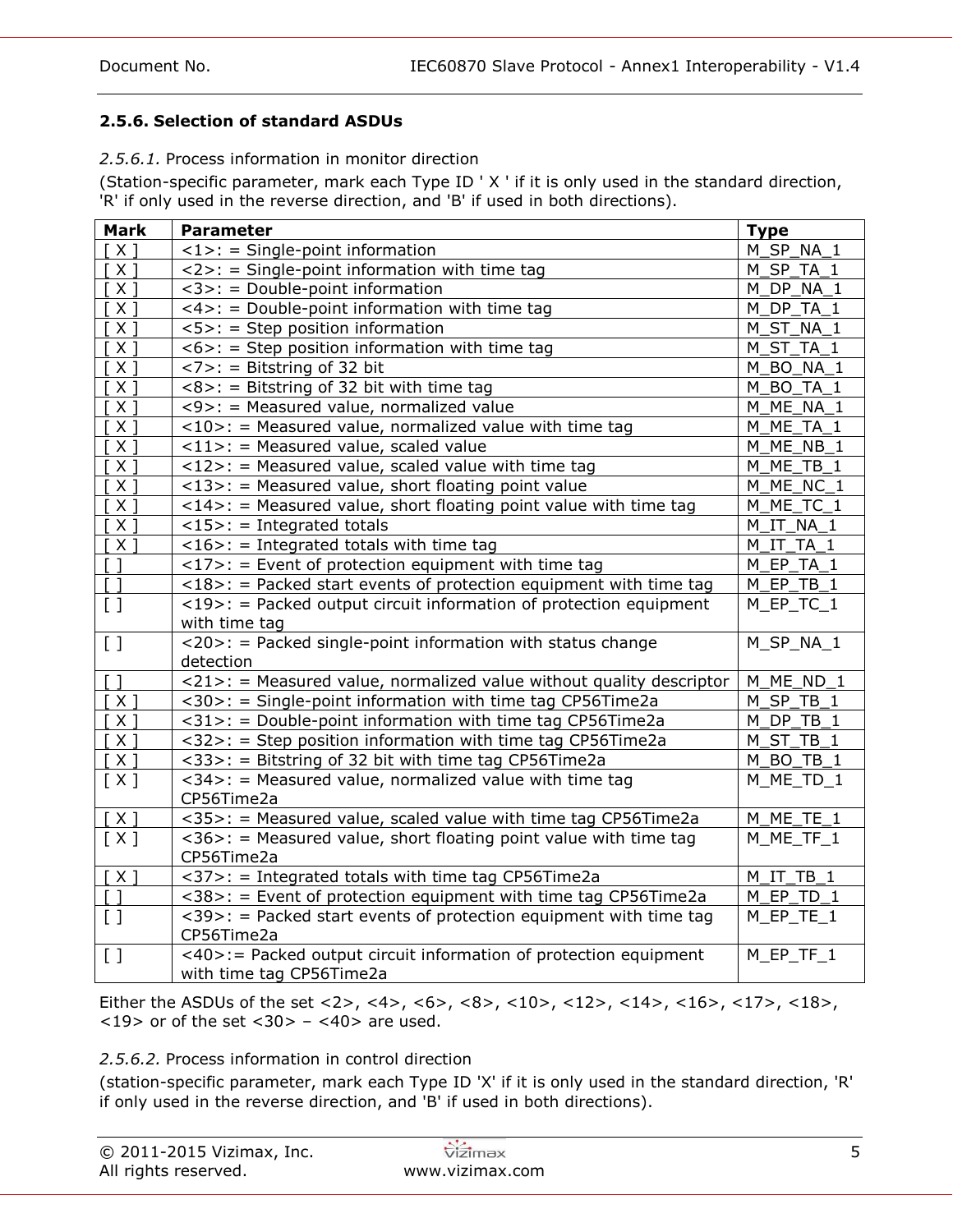| <b>Mark</b>                | <b>Parameter</b>                                                       | <b>Type</b> |
|----------------------------|------------------------------------------------------------------------|-------------|
| $\lceil$ X ]               | $<45>$ : = Single command                                              | C SC NA 1   |
| [X]                        | $<$ 46>: = Double command                                              | C DC NA 1   |
| $\lceil$ X $\rceil$        | $\langle 47 \rangle$ : = Regulating step command                       | C RC NA 1   |
| [ X ]                      | <48>: = Set point command, normalized value                            | C SE_NA_1   |
|                            | <49>: = Set point command, scaled value                                | C SE NB 1   |
| $\lceil$ $\times$ $\rceil$ | <50>: = Set point command, short floating point value                  | C SE NC 1   |
| $\lceil$ X $\rceil$        | $<51>$ : = Bitstring of 32 bit                                         | C BO NA 1   |
| [X]                        | <58>: = Single command with time tag CP56Time2a                        | C SC TA 1   |
| [X]                        | <59>: = Double command with time tag CP56Time2a                        | C DC TA 1   |
| $\lceil$ X ]               | $<60>$ : = Regulating step command with time tag CP56Time2a            | C RC TA 1   |
| [X]                        | $<61>$ : = Set point command, normalized value with time tag           | C_SE_TA_1   |
|                            | CP56Time2a                                                             |             |
| [X]                        | $<62>$ : = Set point command, scaled value with time tag CP56Time2a    | C SE TB 1   |
| [X]                        | $<63>$ : = Set point command, short floating point value with time tag | C SE TC 1   |
|                            | CP56Time2a                                                             |             |
| $\lceil X \rceil$          | <64>:= Bitstring of 32 bit with time tag CP56Time2a                    | C BO TA 1   |

Either the ASDUs of the set  $\langle 45 \rangle$  –  $\langle 51 \rangle$  or of the set  $\langle 58 \rangle$  –  $\langle 64 \rangle$  are used.

## *2.5.6.3.* System information in monitor direction

(station-specific parameter, mark 'X' if used)

| <b>Mark</b> | <b>Parameter</b>                                    | 「vne                                                                             |
|-------------|-----------------------------------------------------|----------------------------------------------------------------------------------|
| ∧           | $\neg$<br>.<br>.<br>.<br>initialization<br>ot<br>ாட | --<br>ΝA<br>м<br>--<br>$\overline{\phantom{a}}$<br>_<br>$\overline{\phantom{a}}$ |

### *2.5.6.4.* System information in control direction

(station-specific parameter, mark each Type ID 'X' if it is only used in the standard direction, 'R' if only used in the reverse direction, and 'B' if used in both directions).

| <b>Mark</b>  | <b>Parameter</b>                                          | <b>Type</b> |
|--------------|-----------------------------------------------------------|-------------|
| [X]          | $\langle 100 \rangle$ : = Interrogation command*          | C_IC_NA_1   |
| [ X ]        | $\langle 101 \rangle$ : = Counter interrogation command   | C CI NA 1   |
| $\lceil$ X ] | $<$ 102>: = Read command                                  | C_RD_NA_1   |
| $\lceil$ X ] | $\langle 103 \rangle$ : = Clock synchronization command * | C CS NA 1   |
|              | $<$ 104>: = Test command                                  | $C_TS_NA_1$ |
| [X           | $<$ 105>: = Reset process command                         | $C_RP_NA_1$ |
|              | $<$ 106>: = Delay acquisition command                     | C_CD_NA_1   |
|              | $<$ 107>: = Test command with time tag CP56Time2a         | C_TS_TA_1   |

\*also Broadcast (with Common Address of ASDU =  $0xFF$  or  $0xFF$ FFF)

### *2.5.6.5.* Paramete r in control direction

(station-specific parameter, mark each Type ID ' X ' if it is only used in the standard direction, 'R' if only used in the reverse direction, and 'B' if used in both directions).

| <b>Mark</b> | <b>Parameter</b>                                                                  | <b>Type</b> |
|-------------|-----------------------------------------------------------------------------------|-------------|
|             | $\langle 110 \rangle$ : = Parameter of measured value, normalized value           | P ME NA 1   |
|             | $\langle 111 \rangle$ : = Parameter of measured value, scaled value               | P ME NB 1   |
|             | $\langle 112 \rangle$ : = Parameter of measured value, short floating point value | P ME NC 1   |
|             | $\langle 113 \rangle$ : = Parameter activation                                    | P AC NA 1   |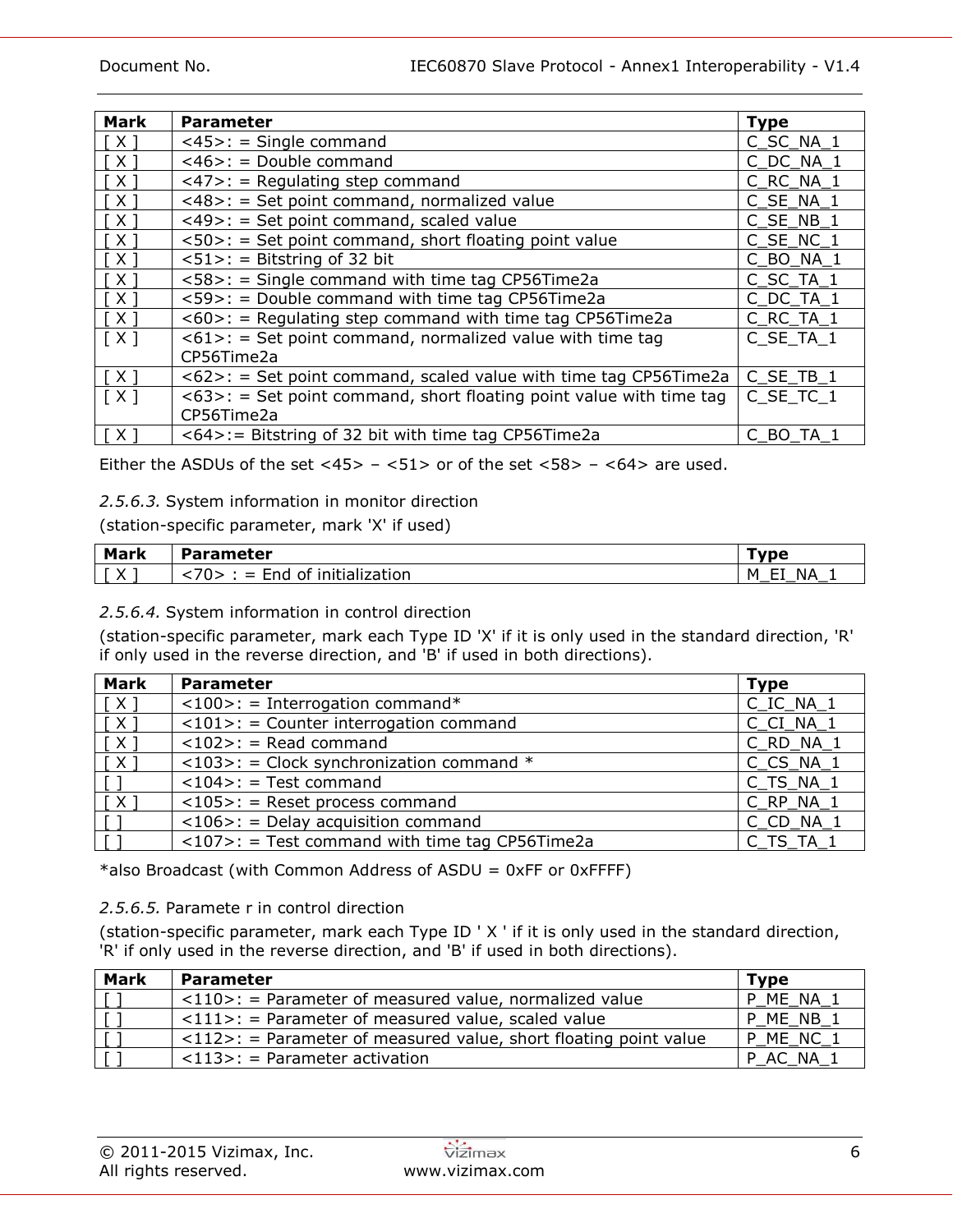## *2.5.6.6.* File transfer

(station-specific parameter, mark each Type ID 'X' if it is only used in the standard direction, 'R' if only used in the reverse direction, and 'B' if used in both directions).

| <b>Mark</b>         | <b>Parameter</b>                                              | <b>Type</b> |
|---------------------|---------------------------------------------------------------|-------------|
| $\lceil$ X ]        | $<120>$ : = File ready                                        | F FR NA 1   |
| $\lceil$ X $\rceil$ | $\langle 121 \rangle$ : = Section ready                       | F SR NA 1   |
| $\lceil$ X $\rceil$ | <122>: = Call directory, select file, call file, call section | F SC NA 1   |
| $\lceil$ X 1        | $\langle 123 \rangle$ : = Last section, last segment          | F LS NA 1   |
| $\lceil$ X 1        | $<$ 124>: = Ack file, ack section                             | F AF NA 1   |
| $\lceil$ X ]        | $<$ 125>: = Segment                                           | F SG NA 1   |
| $\lceil$ X $\rceil$ | $<$ 126>: = Directory                                         | F DR TA 1   |
|                     | {blank or X, only available in monitor (standard) direction}  |             |

*2.5.6.7.* Type identifier and Cause of transmission assignments

(Station-specific parameters)

Shaded boxes: option not required.

Blank: functions or ASDU not used.

Mark Type Identification/Cause of transmission combinations:

- 'X' if only used in standard direction;
- 'R' if only used in the reversed direction;

'B' if only used in both direction.

|      | <b>Type identification</b> | <b>Cause of transmission</b> |                         |              |   |              |   |   |   |   |  |  |                |             |  |                               |  |
|------|----------------------------|------------------------------|-------------------------|--------------|---|--------------|---|---|---|---|--|--|----------------|-------------|--|-------------------------------|--|
|      |                            | $\mathbf{1}$                 | $\overline{\mathbf{2}}$ | 3            | 4 | 5            | 6 | 7 | 8 | 9 |  |  | to             | to<br>36 41 |  | 10 11 12 13 20 37 44 45 46 47 |  |
| <1>  | M_SP_NA_1                  |                              | X                       | $\sf X$      |   | X            |   |   |   |   |  |  | $\times$       |             |  |                               |  |
| <2>  | M_SP_TA_1                  |                              |                         | X            |   |              |   |   |   |   |  |  |                |             |  |                               |  |
| <3>  | M_DP_NA_1                  |                              | $\mathsf{X}$            | X            |   | $\sf X$      |   |   |   |   |  |  | $\sf X$        |             |  |                               |  |
| <4>  | M_DP_TA_1                  |                              |                         | X            |   |              |   |   |   |   |  |  |                |             |  |                               |  |
| $5$  | M_ST_NA_1                  |                              | X                       | $\mathsf{X}$ |   | X            |   |   |   |   |  |  | $\mathsf{X}$   |             |  |                               |  |
| <6>  | M_ST_TA_1                  |                              |                         | $\times$     |   |              |   |   |   |   |  |  |                |             |  |                               |  |
| <7>  | M_BO_NA_1                  |                              | X                       | $\mathsf{X}$ |   | $\sf X$      |   |   |   |   |  |  | $\mathsf{X}$   |             |  |                               |  |
| <8>  | M_BO_TA_1                  |                              |                         | $\times$     |   |              |   |   |   |   |  |  |                |             |  |                               |  |
| <9>  | M_ME_NA_1                  | X                            | $\times$                | $\mathsf{X}$ |   | $\mathsf{X}$ |   |   |   |   |  |  | $\mathsf{X}$   |             |  |                               |  |
| <10> | M_ME_TA_1                  |                              |                         | X            |   |              |   |   |   |   |  |  |                |             |  |                               |  |
| <11> | M_ME_NB_1                  | X                            | $\times$                | X            |   | X            |   |   |   |   |  |  | $\overline{X}$ |             |  |                               |  |
| 12>  | M_ME_TB_1                  |                              |                         | X            |   |              |   |   |   |   |  |  |                |             |  |                               |  |
| <13> | M_ME_NC_1                  | X                            | $\mathsf{X}$            | X            |   | X            |   |   |   |   |  |  | $\mathsf{X}$   |             |  |                               |  |
| 14>  | M_ME_TC_1                  |                              |                         | X            |   |              |   |   |   |   |  |  |                |             |  |                               |  |
| <15> | $M_I$ T_NA_1               |                              |                         | X            |   | $\sf X$      |   |   |   |   |  |  | X1             | $\chi$      |  |                               |  |
| <16> | $M_I$ T_TA_1               |                              |                         | X            |   | X            |   |   |   |   |  |  |                | $\times$    |  |                               |  |
| <17> | M_EP_TA_1                  |                              |                         |              |   |              |   |   |   |   |  |  |                |             |  |                               |  |
| <18> | $M$ <sup>EP_TB_1</sup>     |                              |                         |              |   |              |   |   |   |   |  |  |                |             |  |                               |  |
| <19> | M_EP_TC_1                  |                              |                         |              |   |              |   |   |   |   |  |  |                |             |  |                               |  |
| <20> | M_PS_NA_1                  |                              |                         |              |   |              |   |   |   |   |  |  |                |             |  |                               |  |
| 21   | M ME ND 1                  |                              |                         |              |   |              |   |   |   |   |  |  |                |             |  |                               |  |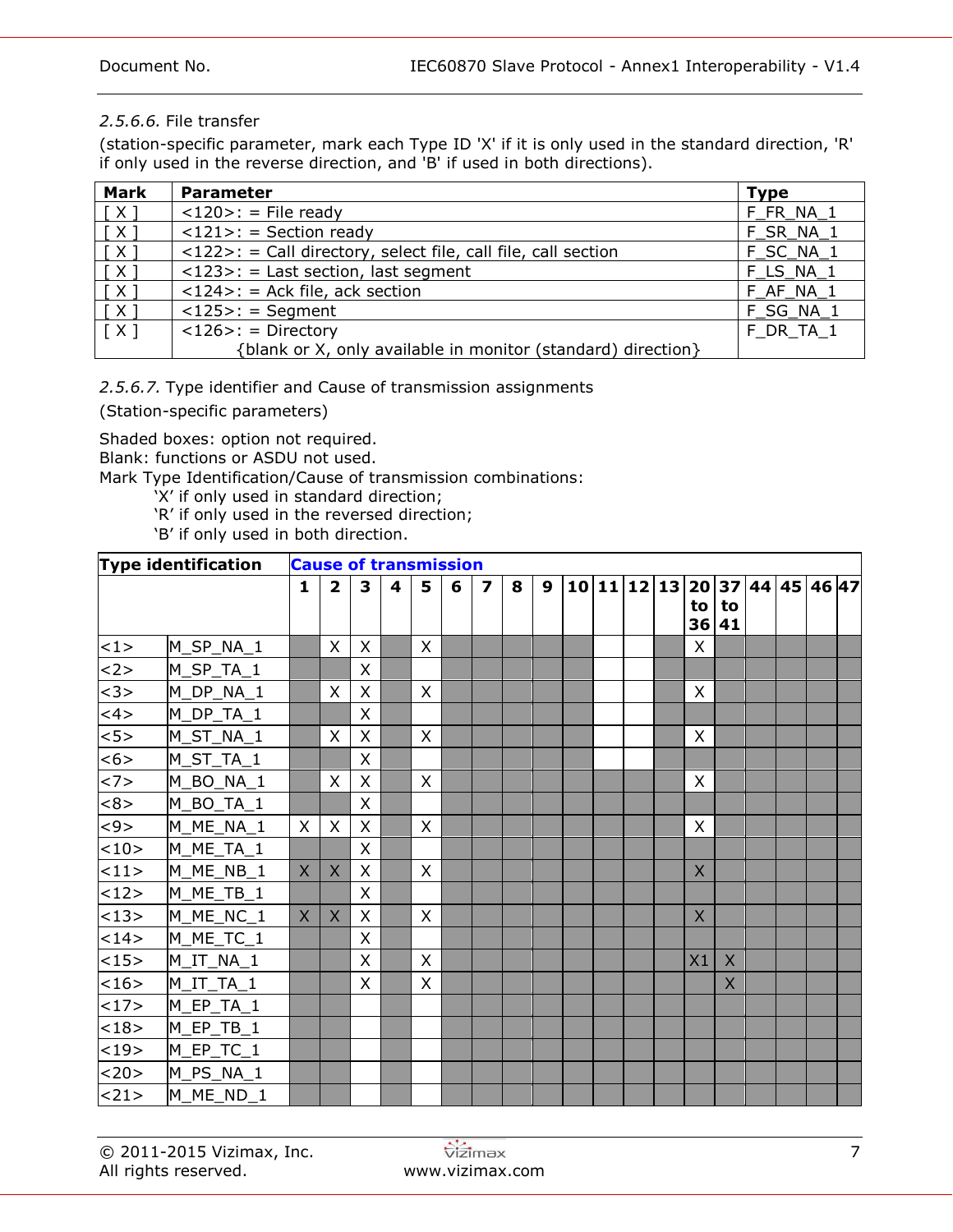|         | <b>Type identification</b> | <b>Cause of transmission</b> |                         |              |   |                |   |                  |              |                |              |  |              |    |             |                               |          |                |
|---------|----------------------------|------------------------------|-------------------------|--------------|---|----------------|---|------------------|--------------|----------------|--------------|--|--------------|----|-------------|-------------------------------|----------|----------------|
|         |                            | 1                            | $\overline{\mathbf{2}}$ | $\mathbf{3}$ | 4 | 5              | 6 | $\boldsymbol{7}$ | 8            | 9              |              |  |              |    |             | 10 11 12 13 20 37 44 45 46 47 |          |                |
|         |                            |                              |                         |              |   |                |   |                  |              |                |              |  |              | to | to<br>36 41 |                               |          |                |
| <30>    | M SP TB 1                  |                              |                         | X            |   | X              |   |                  |              |                |              |  |              |    |             |                               |          |                |
| <31>    | M_DP_TB_1                  |                              |                         | X            |   | X              |   |                  |              |                |              |  |              |    |             |                               |          |                |
| <32>    | M_ST_TB_1                  |                              |                         | X            |   | X              |   |                  |              |                |              |  |              |    |             |                               |          |                |
| <33>    | M_BO_TB_1                  |                              |                         | X            |   | $\pmb{\times}$ |   |                  |              |                |              |  |              |    |             |                               |          |                |
| <34>    | M ME_TD_1                  |                              |                         | X            |   | X              |   |                  |              |                |              |  |              |    |             |                               |          |                |
| <35>    | M_ME_TE_1                  |                              |                         | X            |   | X              |   |                  |              |                |              |  |              |    |             |                               |          |                |
| <36>    | M_ME_TF_1                  |                              |                         | X            |   | X              |   |                  |              |                |              |  |              |    |             |                               |          |                |
| <37>    | $M_I$ T_TB_1               |                              |                         | X            |   | X              |   |                  |              |                |              |  |              |    | X           |                               |          |                |
| <38>    | M_EP_TD_1                  |                              |                         |              |   |                |   |                  |              |                |              |  |              |    |             |                               |          |                |
| $39>$   | M_EP_TE_1                  |                              |                         |              |   |                |   |                  |              |                |              |  |              |    |             |                               |          |                |
| $<$ 40> | $M$ EP TF $1$              |                              |                         |              |   |                |   |                  |              |                |              |  |              |    |             |                               |          |                |
| $<$ 45> | $C$ <sub>_SC_NA_1</sub>    |                              |                         |              |   |                | X | X                | X2           | X <sub>2</sub> | $\mathsf{X}$ |  |              |    |             |                               | X        | $\mathsf{X}$   |
| $<$ 46> | $C$ <sub>_DC_NA_1</sub>    |                              |                         |              |   |                | X | X                | X2           | X <sub>2</sub> | $\mathsf{X}$ |  |              |    |             |                               | X        | X              |
| <47>    | $C$ <sub>_RC_NA_1</sub>    |                              |                         |              |   |                | Χ | X                |              | $X2$ $X2$      | $\mathsf{X}$ |  |              |    |             |                               | X        | $\mathsf{X}$   |
| <48>    | $C$ <sub>_</sub> SE_NA_1   |                              |                         |              |   |                | Χ | X                |              | $X2$ $X2$      | $\mathsf{X}$ |  |              |    |             |                               | X        | $\pmb{\times}$ |
| $<$ 49> | C SE NB 1                  |                              |                         |              |   |                | X | X                | X2           | X <sub>2</sub> | $\mathsf{X}$ |  |              |    |             |                               | X        | X              |
| $50$    | $C$ <sub>_</sub> SE_NC_1   |                              |                         |              |   |                | X | X                | X2           | X <sub>2</sub> | $\mathsf{X}$ |  |              |    |             |                               | X        | $\mathsf X$    |
| 51>     | $C$ $BO$ $NA$ $1$          |                              |                         |              |   |                | X | X                | X2           | X <sub>2</sub> | $\mathsf{X}$ |  |              |    |             |                               | X        | X              |
| < 58>   | $C$ <sub>_</sub> SC_TA_1   |                              |                         |              |   |                | X | X                | X2           | X <sub>2</sub> | $\mathsf{X}$ |  |              |    |             |                               |          |                |
| $59>$   | $C$ <sub>_</sub> DC_TA_1   |                              |                         |              |   |                | Χ | X                | X2           | X <sub>2</sub> | $\mathsf{X}$ |  |              |    |             |                               |          |                |
| <60>    | $C$ <sub>_RC_TA_1</sub>    |                              |                         |              |   |                | X | X                | X2           | X <sub>2</sub> | $\mathsf{X}$ |  |              |    |             |                               |          |                |
| < 61>   | $C$ _SE_TA_1               |                              |                         |              |   |                | X | Χ                | X2           | X <sub>2</sub> | $\mathsf{X}$ |  |              |    |             |                               |          |                |
| <62>    | $C$ <sub>_</sub> SE_TB_1   |                              |                         |              |   |                | X | X                | X2           | X <sub>2</sub> | $\mathsf{X}$ |  |              |    |             |                               |          |                |
| <63>    | $C$ _SE_TC_1               |                              |                         |              |   |                | X | X                | X2           | <b>X2</b>      | $\mathsf{X}$ |  |              |    |             |                               |          |                |
| <64>    | $C$ $BO$ $TA$ $1$          |                              |                         |              |   |                | X | X                | X2           | X <sub>2</sub> | $\mathsf{X}$ |  |              |    |             |                               |          |                |
| <70>    | M EI NA $1*$               |                              |                         |              | X |                |   |                  |              |                |              |  |              |    |             |                               |          |                |
| <100>   | $C\_IC\_NA\_1$             |                              |                         |              |   |                | X | X                | $\mathsf{X}$ | $\times$       | $\mathsf{X}$ |  |              |    |             |                               | X        |                |
| <101>   | $C_C I_N A_1$              |                              |                         |              |   |                | X | X                |              |                | X            |  |              |    |             |                               | X        |                |
| <102>   | C RD NA 1                  |                              |                         |              |   | X              |   |                  |              |                |              |  |              |    |             | X                             | $\times$ | $\mathsf X$    |
|         | $<$ 103>  C CS NA 1        |                              |                         | X            |   |                |   |                  |              |                |              |  |              |    |             | X                             | $\sf X$  |                |
|         | $<$ 104> C TS NA 1         |                              |                         |              |   |                |   |                  |              |                |              |  |              |    |             |                               |          |                |
| <105>   | C RP NA 1                  |                              |                         |              |   |                | X | X                |              |                |              |  |              |    |             | X                             | X        |                |
| <106>   | C CD NA 1                  |                              |                         |              |   |                |   |                  |              |                |              |  |              |    |             |                               |          |                |
|         | $<$ 107> $ C_TS_TA_1$      |                              |                         |              |   |                |   |                  |              |                |              |  |              |    |             |                               |          |                |
|         | $<$ 110> P_ME_NA_1         |                              |                         |              |   |                |   |                  |              |                |              |  |              |    |             |                               |          |                |
|         | $<$ 111> $ P_ME_NB_1 $     |                              |                         |              |   |                |   |                  |              |                |              |  |              |    |             |                               |          |                |
|         | $<$ 112> $ P_ME_NC_1 $     |                              |                         |              |   |                |   |                  |              |                |              |  |              |    |             |                               |          |                |
|         | $<$ 113> $ P_{AC}N_A $     |                              |                         |              |   |                |   |                  |              |                |              |  |              |    |             |                               |          |                |
|         | $<$ 120> $ F_F R_N A_1$    |                              |                         |              |   |                |   |                  |              |                |              |  | $\mathsf{X}$ |    |             |                               | X        |                |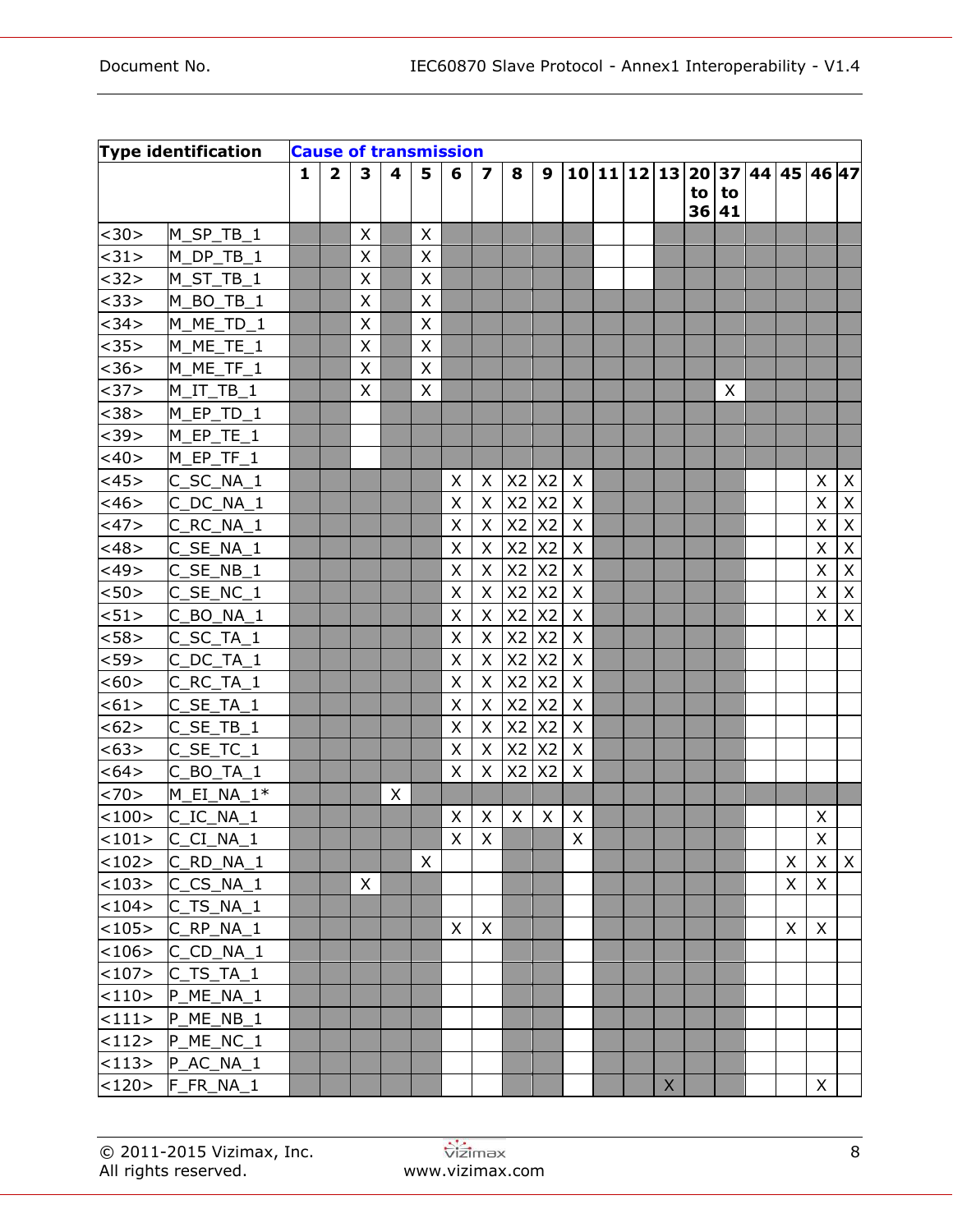|             | <b>Type identification</b> | <b>Cause of transmission</b> |   |   |   |   |   |   |   |   |  |  |                               |   |          |          |   |          |  |
|-------------|----------------------------|------------------------------|---|---|---|---|---|---|---|---|--|--|-------------------------------|---|----------|----------|---|----------|--|
|             |                            |                              | 2 | 3 | 4 | 5 | 6 | 7 | 8 | 9 |  |  | 10 11 12 13 20 37 44 45 46 47 |   | to<br>36 | to<br>41 |   |          |  |
| $ $ < 121 > | F_SR_NA_1                  |                              |   |   |   |   |   |   |   |   |  |  |                               | X |          |          |   | X        |  |
|             | $ $ <122> $ $ F_SC_NA_1    |                              |   |   |   | X |   |   |   |   |  |  |                               | X |          |          | X | $\times$ |  |
|             | $ $ <123> $ $ F_LS_NA_1    |                              |   |   |   |   |   |   |   |   |  |  |                               | X |          |          |   | X        |  |
|             | $ $ <124> $ $ F_AF_NA_1    |                              |   |   |   |   |   |   |   |   |  |  |                               | X |          |          | X | $\times$ |  |
| $ $ < 125 > | F_SG_NA_1                  |                              |   |   |   |   |   |   |   |   |  |  |                               | X |          |          |   | X        |  |
| < 126       | $F\_DR\_TA\_1*$            |                              |   | X |   | X |   |   |   |   |  |  |                               |   |          |          |   |          |  |

\* Blank or X only

1 Optional.

2 Slave confirms deactivations of write command (TI <45> ... <64>) but corresponding activation is already transferred to execution; actcon and actterm were already sent.

<span id="page-8-0"></span>

| <b>COT</b>   | <b>Cause of Transmission</b>                         |          |
|--------------|------------------------------------------------------|----------|
| < 0          | not used                                             |          |
| 1>           | periodic, cyclic                                     | per/cyc  |
| <2>          | background scan                                      | back     |
| <3>          | spontaneous                                          | spont    |
| 4 >          | initialized                                          | linit    |
| 5>           | request or requested                                 | req      |
| <6>          | activation                                           | act      |
| <7>          | activation confirmation                              | actcon   |
| <8>          | deactivation                                         | deacts   |
| < 9 >        | deactivation confirmation                            | deactcon |
| 10>          | activation termination                               | actterm  |
| 11>          | return information caused by a remote command        | retrem   |
| 12>          | return information caused by a local command         | retloc   |
| <13>         | file transfer                                        | file     |
| <1419>       | reserved                                             |          |
| <20>         | interrogated by station interrogation                | inrogen  |
| < 2136 >     | interrogated by interrogation of the group 116       |          |
| <37>         | requested by general counter request                 | regcogen |
| < 3841       | requested by counter interrogation of the group 1  4 |          |
| $<$ 42, 43>  | reserved                                             |          |
| <44>         | unknown type identification                          |          |
| <45>         | unknown cause of transmission                        |          |
| <46>         | unknown common address of ASDU                       |          |
| <47>         | unknown information object address                   |          |
| $<$ 48, 63 > | for special use (private range)                      |          |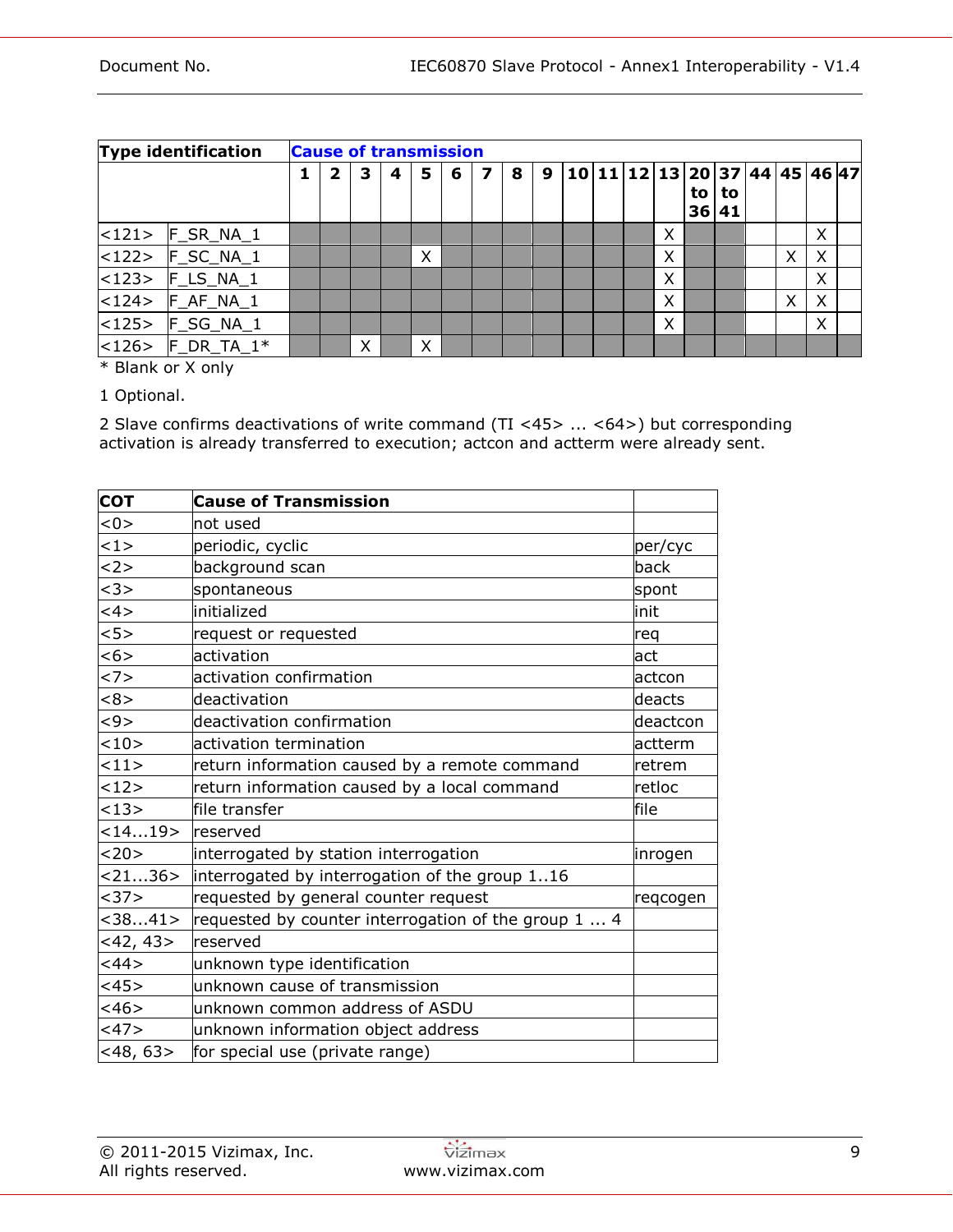## **2.6. Basic application functions**

## **2.6.1. Station initialization**

(station-specific parameter, mark 'X' if function is used)

[ ] Remote initialization

## **2.6.2. Cyclic data transmission**

(station-specific parameter, mark ' X ' if function is only used in the standard direction, 'R' if only used in the reverse direction, and 'B' if used in both directions)

[X] Cyclic data transmission

### **2.6.3. Read procedure**

(station-specific parameter, mark ' X ' if function is only used in the standard direction, ' R ' if only used in the reverse direction, and ' B ' if used in both directions)

[X] Read procedure

### **2.6.4. Spontaneous transmission**

(station-specific parameter, mark ' X ' if function is only used in the standard direction, ' R ' if only used in the reverse direction, and ' B ' if used in both directions)

[B] Spontaneous transmission

### **2.6.5. Double transmission of information objects with cause of transmission spontaneous**

(station-specific parameter, mark each information type ' X ' where both a Type ID without time and corresponding Type ID with time are issued in response to a single spontaneous change of a monitored object)

The following type identifications may be transmitted in succession caused by a single status change of an information object. The particular information object addresses for which double transmission is enabled are defined in a project-specific list.

[ ] Single-point information M\_SP\_NA\_1, M\_SP\_TA\_1, M\_SP\_TB\_1 and M\_PS\_NA\_1

[ ] Double-point information M\_DP\_NA\_1, M\_DP\_TA\_1 and M\_DP\_TB\_1

[ ] Step position information M\_ST\_NA\_1, M\_ST\_TA\_1 and M\_ST\_TB\_1

[ ] Bitstring of 32 bit M\_BO\_NA\_1, M\_BO\_TA\_1 and M\_BO\_TB\_1 (if defined for a specific project)

[ ] Measured value, normalized value M\_ME\_NA\_1, M\_ME\_TA\_1, M\_ME\_ND\_1 and M\_ME\_TD\_1

 $\overline{[}$  ] Measured value, scaled value M\_ME\_NB\_1, M\_ME\_TB\_1 and M\_ME\_TE\_1

[ ] Measured value, short floating point number M\_ME\_NC\_1, M\_ME\_TC\_1 and M\_ME\_TF\_1

### **2.6.6. Station interrogation**

(station-specific parameter, mark 'X' if function is only used in the standard direction, 'R' if only used in the reverse direction, and 'B' if used in both directions).

| $[X]$ group 7  | $[X]$ group 13                                      |
|----------------|-----------------------------------------------------|
| $[X]$ group 8  | $[X]$ group 14                                      |
| $[X]$ group 9  | $[X]$ group 15                                      |
| $[X]$ group 10 | $[X]$ group 16                                      |
| $[X]$ group 11 | Information object addresses assigned to each group |
| $[X]$ group 12 | must be shown in a separate table.                  |
|                |                                                     |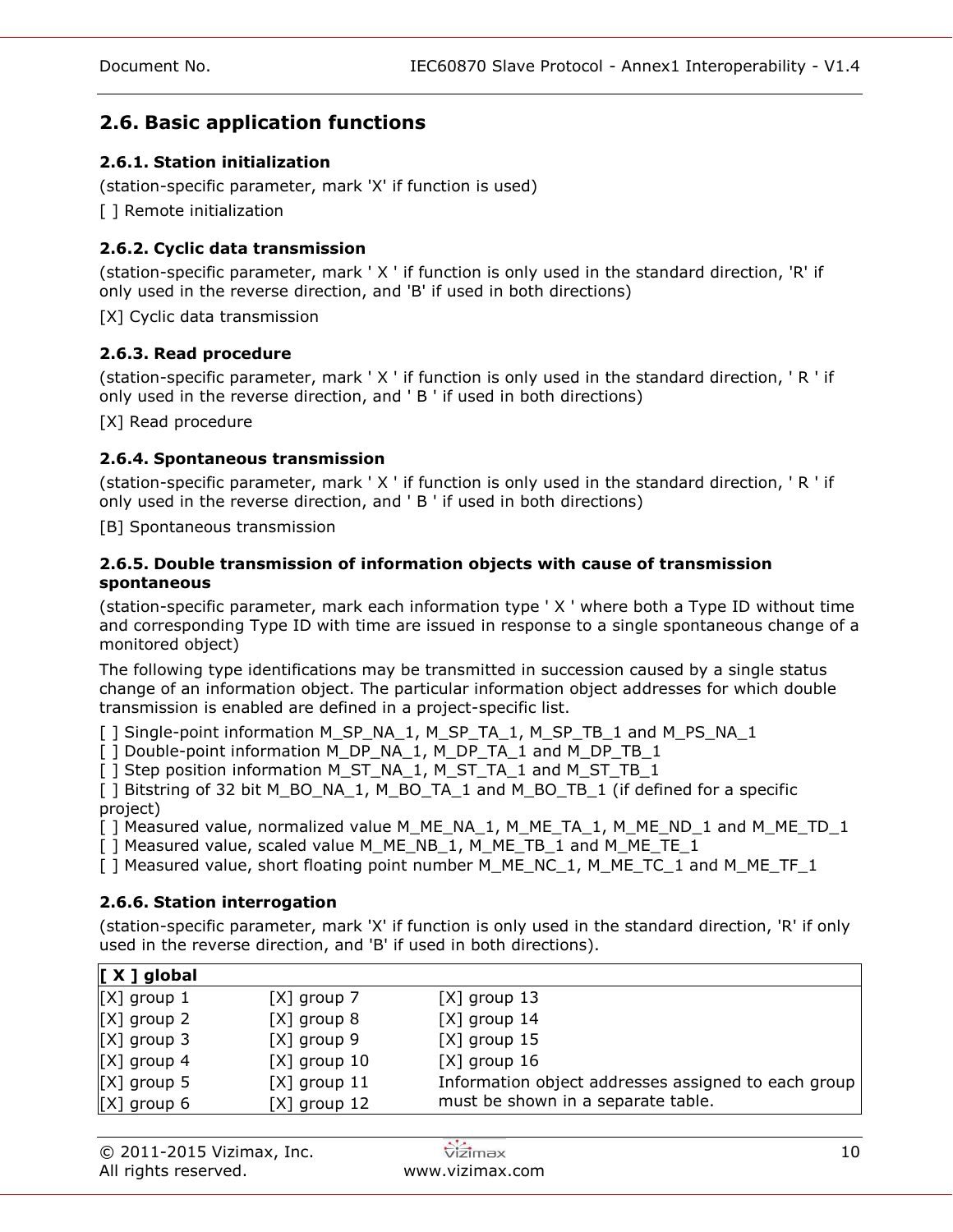### **2.6.7. Clock synchronization**

(station-specific parameter, mark 'X' if function is only used in the standard direction, 'R' if only used in the reverse direction, and 'B' if used in both directions).

[ ] Clock synchronization

[ ] Day of week used

[ ] RES1, GEN (time tag substituted/ not substituted) used

[B] SU-bit (summertime) used

### **2.6.8. Command transmission**

(station-specific parameter, mark 'X' if function is only used in the standard direction, 'R' if only used in the reverse direction, and 'B' if used in both directions).

[X] Direct command transmission

[X] Direct set point command transmission

[X] Select and execute command

[X] Select and execute set point command

[ ] C\_SE ACTTERM used

[X] No additional definition

[X] Short-pulse duration (duration determined by a system parameter in the outstation)

[X] Long-pulse duration (duration determined by a system parameter in the outstation)

[X] Persistent output

[ ] Supervision of maximum delay in command direction of commands and set point commands

[ ] Maximum allowable delay of commands and set point commands

## **2.6.9. Transmission of integrated totals**

(station-specific parameter, mark 'X' if function is only used in the standard direction, 'R' if only used in the reverse direction, and 'B' if used in both directions).

[X ] Mode A: Local freeze with spontaneous transmission

[X ] Mode B: Local freeze with counter interrogation

[X ] Mode C: Freeze and transmit by counter-interrogation commands

[X ] Mode D: Freeze by counter-interrogation command, frozen values reported spontaneously

[X ] Counter read

[X ] Counter freeze without reset

[] Counter freeze with reset

[ ] Counter reset

[X ] General request counter

- [] Request counter group 1
- [ ] Request counter group 2

[ ] Request counter group 3

[ ] Request counter group 4

## **2.6.10. Parameter loading**

(station-specific parameter, mark ' X ' if function is only used in the standard direction, ' R ' if only used in the reverse direction, and ' B ' if used in both directions).

[ ] Threshold value

- [ ] Smoothing factor
- [] Low limit for transmission of measured values

[] High limit for transmission of measured values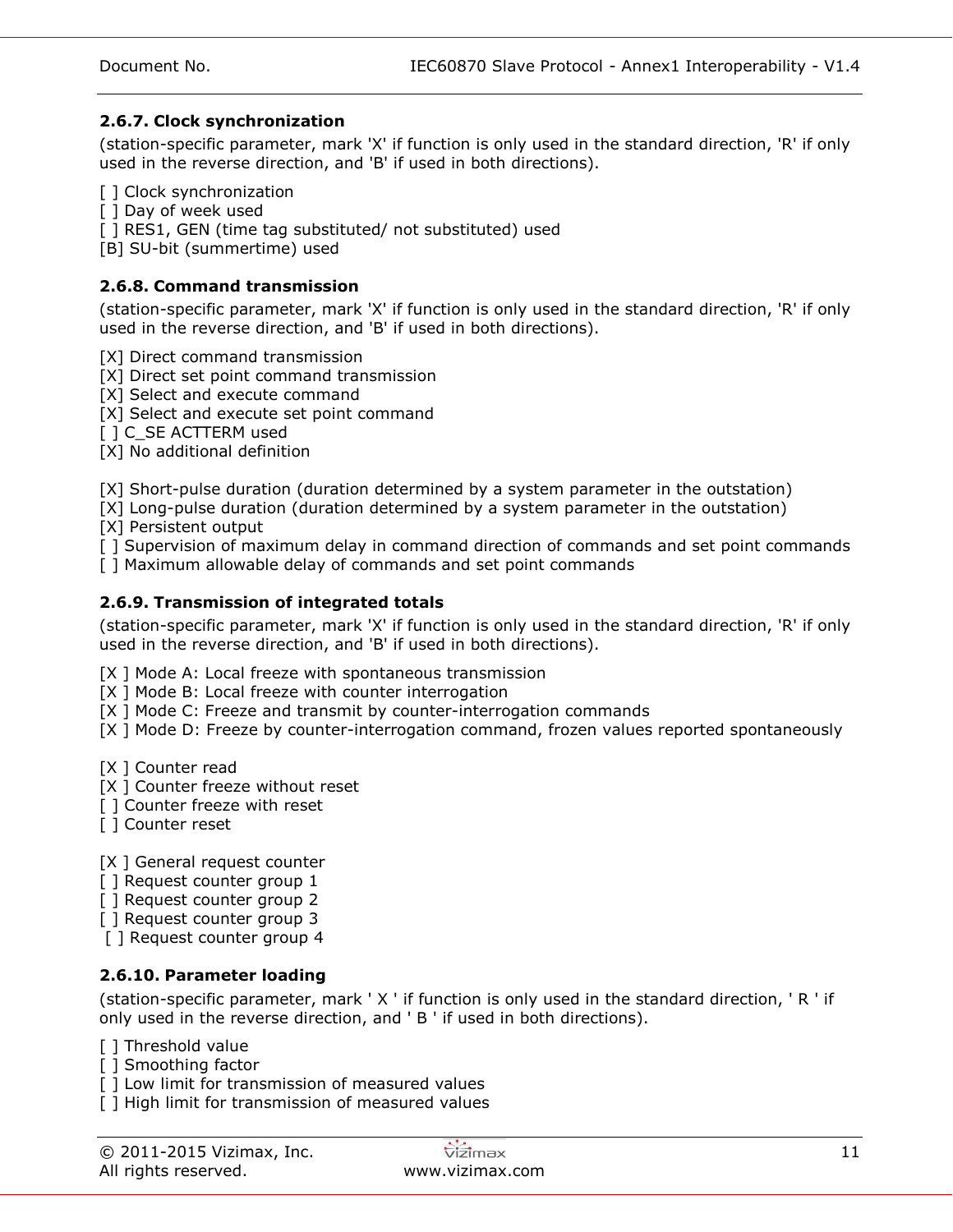## **2.6.11. Parameter activation**

(station-specific parameter, mark ' X ' if function is only used in the standard direction, ' R ' if only used in the reverse direction, and ' B ' if used in both directions).

[ ] Act/deact of persistent cyclic or periodic transmission of the addressed object

## **2.6.12. Test procedure**

(station-specific parameter, mark ' X ' if function is only used in the standard direction, ' R ' if only used in the reverse direction, and ' B ' if used in both directions).

[ ] Test procedure

## **2.6.13. File transfer**

(station-specific parameter, mark 'X' if function is used).

File transfer in monitor direction

[X<sup>\*</sup>] Transparent file

[ ] Transmission of disturbance data of protection equipment

[X] Transmission of sequences of events

[] Transmission of sequences of recorded analogue values

\*a data can be transparently transported by the system but not generated or evaluated. Maximum file size is 16711680 bytes.

File transfer in control direction

[ ] Transparent file

### **2.6.14. Background scan**

(station-specific parameter, mark 'X' if function is only used in the standard direction, 'R' if only used in the reverse direction, and 'B' if used in both directions).

[X] Background scan

### **2.6.15. Acquisition of transmission delay**

(station-specific parameter, mark 'X' if function is only used in the standard direction, 'R' if only used in the reverse direction, and 'B' if used in both directions).

[ ] Acquisition of transmission delay

|     | <b>Parameters Default</b><br><b>Remarks</b><br>value |                                                                            |           |  |  |  |
|-----|------------------------------------------------------|----------------------------------------------------------------------------|-----------|--|--|--|
| lt0 | 30 s                                                 | Timeout of connection establishment                                        | not fixed |  |  |  |
| t1  | 15 <sub>s</sub>                                      | Timeout of send or test APDUs                                              | not fixed |  |  |  |
| t2  | 10 <sub>s</sub>                                      | Timeout for acknowledges in case of no data messages;<br>t2 < t1           | not fixed |  |  |  |
| lt3 | 20 <sub>s</sub>                                      | Timeout for sending test frames in case of a long idle<br>state; $t3 > t1$ | not fixed |  |  |  |

*2.6.15.1.* Definition of timeouts: 104 only

Recommended range for timeouts t0 -t2: 1s to 255s, accuracy 1s

Recommended range for timeout t3: 0s to 48hrs, accuracy 1s

Long timeouts for t3 may be needed in special cases where satellite links or dialup connections are used (e.g. to establish connection and collect values only once per day or week). For dialup

| © 2011-2015 Vizimax, Inc. | vizimax         |  |
|---------------------------|-----------------|--|
| All rights reserved.      | www.vizimax.com |  |